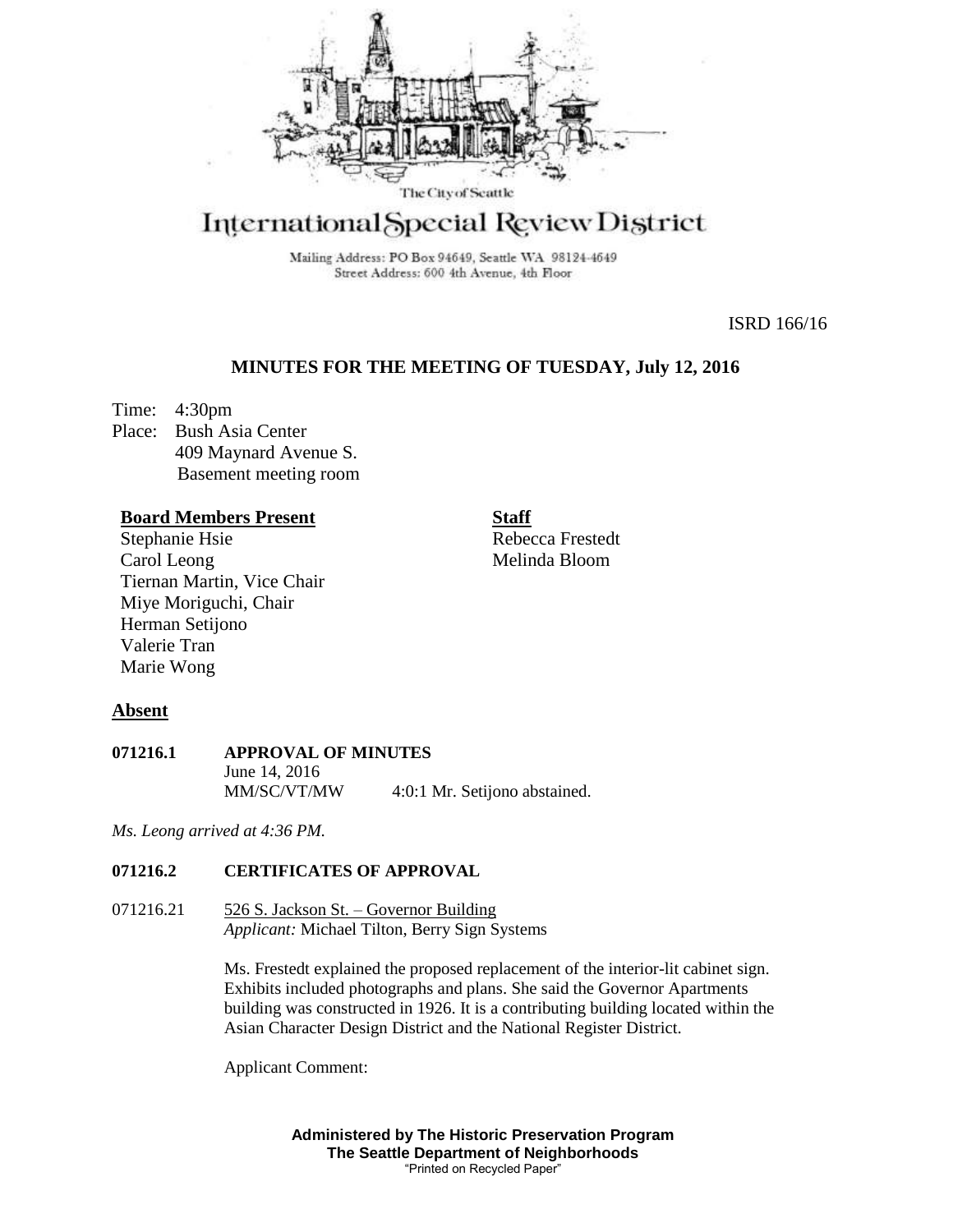Michael Tilton explained they will replace existing sign which is in disrepair. New sign will be scaled down for better fit into signband. They will do repairs to terracotta when removing existing sign.

Mr. Setijono asked if they will install power.

Mr. Tilden said there is power there now.

Mr. Martin asked about installation.

Mr. Tilton said they will make every effort to attach to the mortar joints instead of the terra cotta. They will repair prior penetrations into the terra cotta left from the old sign (to be removed).

Ms. Hsie asked about possible pigeon roosting issues.

Mr. Setijono said they could use spikes but noted the existing sign protrudes more than the new one will and they don't have a bird problem now.

Ms. Frestedt said they could revisit it if it becomes an issue.

Responding to clarifying problems Mr. Tilton said the new sign will line up with adjacent signage on the building. He said that the ends of the sign cabinet will be painted dark bronze to match window frames. He said there is just a small toggle on the end – no other switches etc.

Public Comment: There was no public comment.

Board Discussion:

Mr. Martin said that the smaller sign will expose previously covered architectural elements and noted that pigeons have not been an issue in the past.

Action: I move that the International Special Review District Board recommend approval of a Certificate of Approval for signage, as proposed.

The Board directs staff to prepare a written recommendation of approval, based on consideration of the application submittal and Board discussion at the July 12, 2016 public meeting, and forward this written recommendation to the Department of Neighborhoods Director.

The proposed sign meets the following sections of the **International Special Review District Ordinance and** a**pplicable Design Guidelines:**

**SMC 23.66.030 – Certificates of approval – Application, review and appeals SMC 23.66.338 – Signs**

**Secretary of the Interior's Standards #9 & #10**

MM/SC/HS/CL 6:0:0 Motion carried.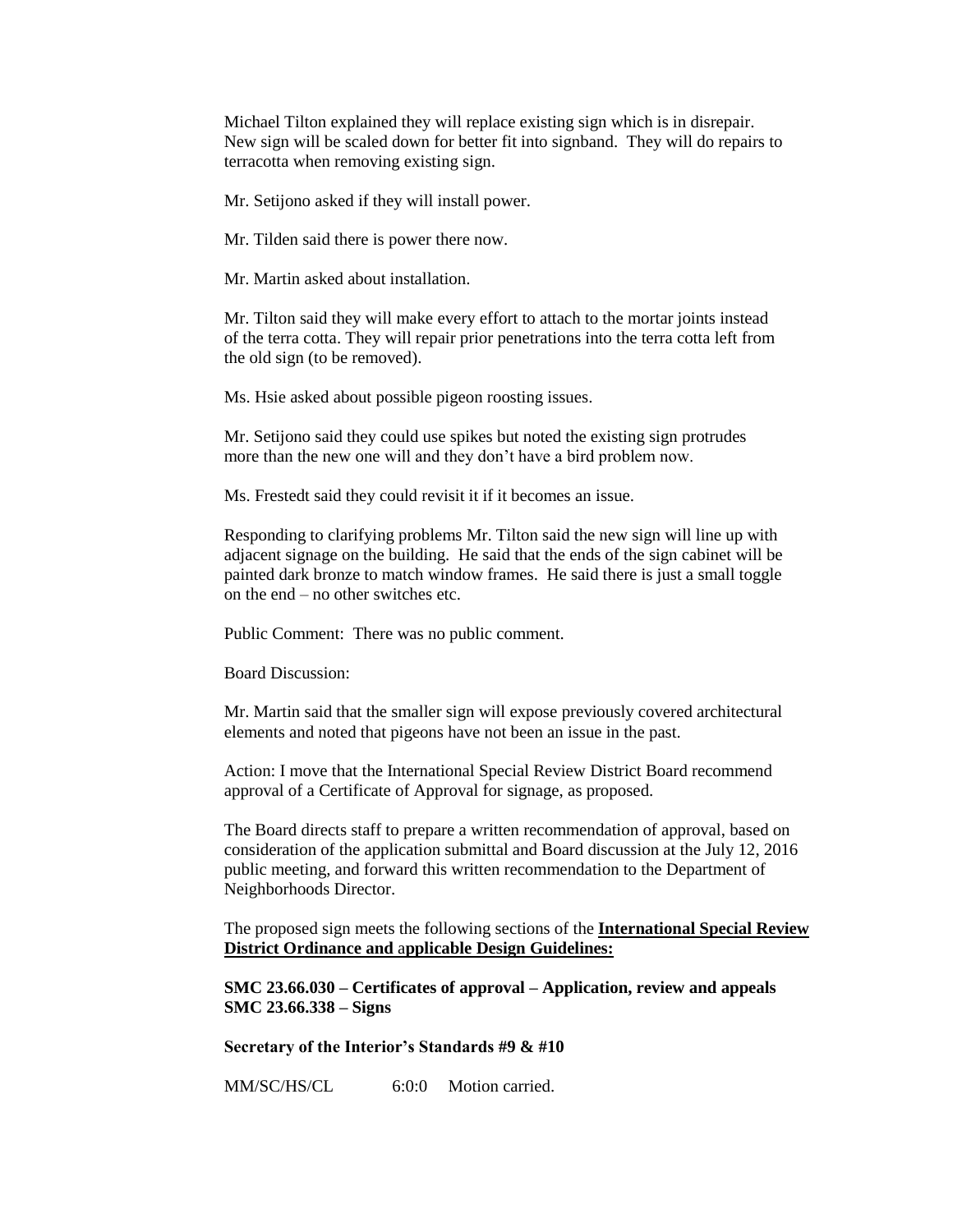#### 071216.22 5  $5<sup>th</sup>$  Ave. S. & S. King St. – Union Station Plaza *Applicant:* Jennifer Lee, King County Metro

Ms. Frestedt explained the proposed installation of 10 perforated stainless steel bike lockers to be installed on Union Station Plaza. Dimensions: 8 lockers are 6.6' x 6.2' and 2 lockers are 6.6' x 3.2'. Lockers are each 4.25'h. Installation includes relocation of some existing benches. Exhibits included photographs, plans and samples. This site is located outside of the Asian Design Character District. Ms. Frestedt said the site is co-located within the Pioneer Square Historical District. The ISRD Board received a briefing on the proposal on March 22, 2016. See attached briefing summary. The Pioneer Square Historic Review Board received a briefing on April 6, 2016. Staff is concerned that the proposed design and materials of the bike lockers is not compatible with the design language of the plaza or with the historic character of Union Station, particularly as seen from S. King Street looking west. Staff expressed concern that the placement of the lockers near the wooden stage and the central plaza (zodiac) may impede community use of the space, for which it was designed.

#### Applicant Comment:

Jennifer Lee, King County Metro, explained there is great need for bike lockers and said what they are proposing is an on-demand system. She said that the lockers will be a benefit to the city and they will activate the plaza. She said since the last meeting they proposed a painted trim to the proposed lockers to complement the plaza features. She said they have a categorical exemption from the FTA because the lockers are removable and they're located outside of the National Register district. She said they relocated lockers based on CPTED recommendations; this will leave open space for circulation and they will keep benches for guardianship of area. She said benches were relocated to four other locations. She said they looked at other cities.

Ben Han, King County Metro, said the lockers in Oakland are in a historic plaza as well. He said the perforated steel is a graffiti deterrent.

Ms. Lee said the lockers will be maintained if tagged. She said lockers were relocated as per plans and said that safety and aesthetics were main concerns. She said that trim was added for aesthetic purposes. She said Metro police will monitor area. She said they propose to paint the lockers teal to match plaza pillars.

Mr. Martin asked if the lockers now located north were part of the original plan.

Ms. Lee said they were not; they were all grouped to the south and these were moved per CPTED recommendations.

Ms. Leong asked if they considered putting the cages downstairs, closer to the transit platform.

Ms. Lee said they did not because of security issues.

Ms. Leong asked her to expand on the safety issues.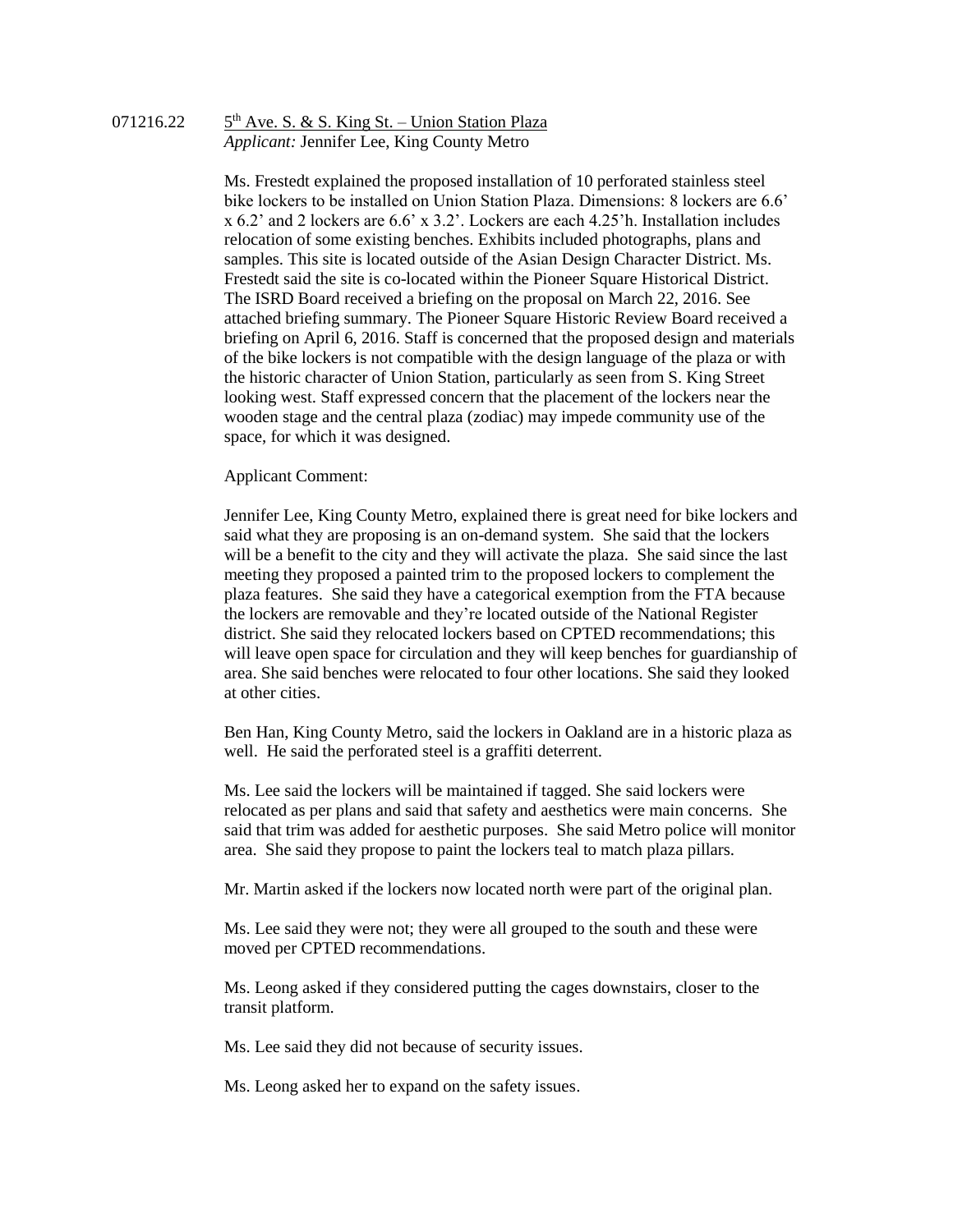Ms. Lee said she was not sure what security issues are.

Ms. Hsie asked for an explanation of the number of bike lockers and locations and if other sites were explored.

Ms. Lee said they got a grant that was originally for 50+ lockers.

Ms. Hsie asked where other lockers are located around the city.

Ms. Lee said Northgate, Eastgate, Bellevue, and Burien and noted they are all Park and Rides.

Ms. Leong asked if they had thought about installing lockers in SODO.

Mr. Lee said that Chinatown International District is a transit hub and why it was chosen. He said it is an opportunity to support bike travel to work.

Ms. Leong asked why not the lower level – there is lots of space.

Mr. Han said maintaining open space on the platform is critical for traffic circulation for egress / ingress. He said it is also a convenience factor to not to have to carry the bike down the stairs.

Ms. Lee said the tunnel closes at a certain time.

Mr. Martin asked if it is necessary to locate all of them upstairs.

Mr. Han said they can explore further but there are safety considerations.

Ms. Hsie said she understands efficiency but it is hard to understand why they are all located at one place – it places a heavy burden on this plaza. She said she appreciates the trim but the lockers are large and they can't hide. She said they will obscure pedestrian flow and location 3 narrows pedestrian thoroughfare; pedestrians should have priority.

Mr. Han said the CPTED report said the lockers would provide positive activation and natural surveillance. He said that spreading them out more provides more activation. He said the panels are perforated.

Ms. Frestedt shared a photo she took of the lockers that Metro installed at the Northgate Park & Ride.

Mr. Martin appreciated the ability to match the color palette but asked about other style options.

Ms. Lee said the locker is standardized and there are a limited number to choose from; the budget doesn't allow for art.

Mr. Martin noted the industrial aesthetic.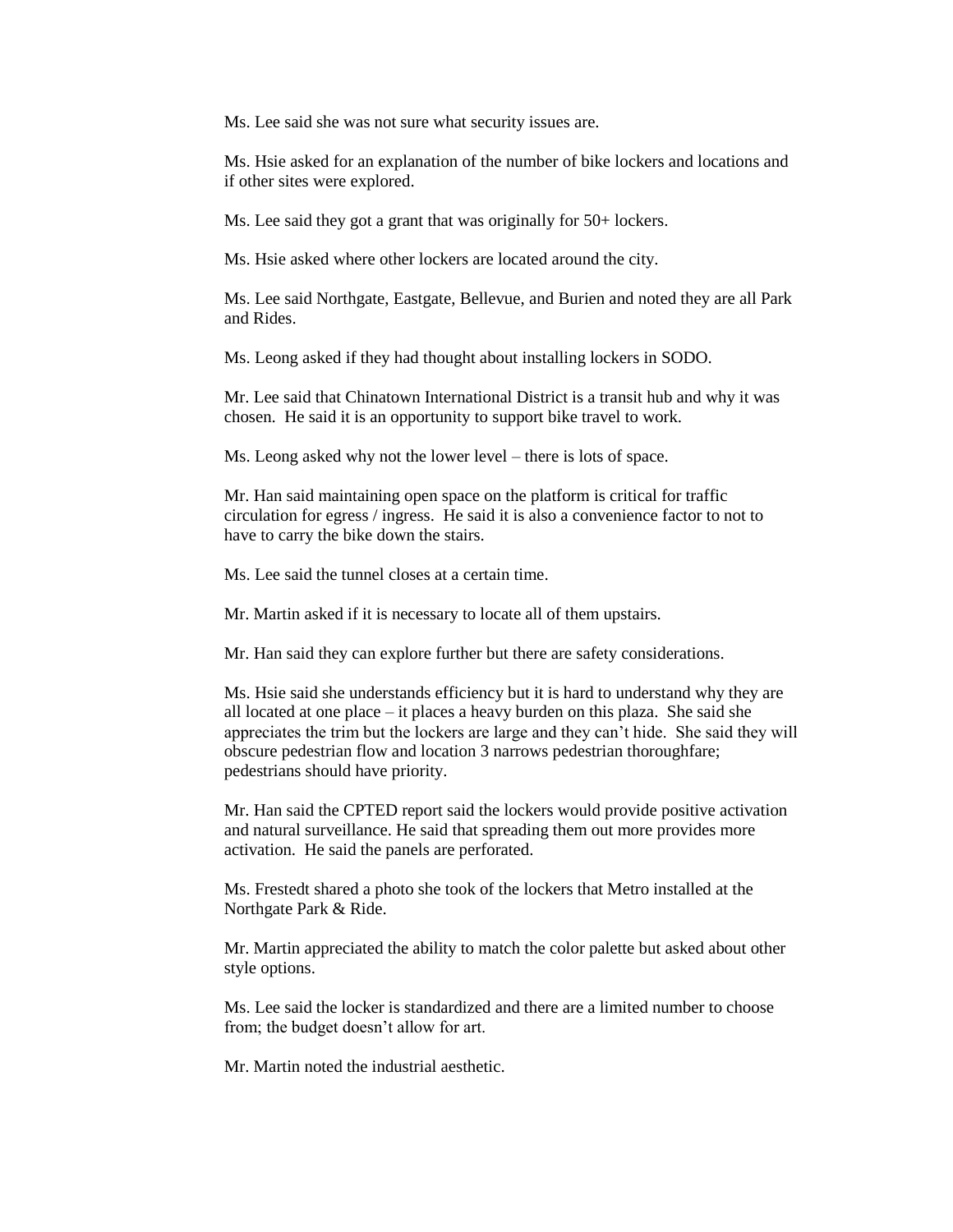Ms. Lee said that transit is the primary user; she said she understands the desire for compatibility which is why trim was added. She said that grouping lockers provides ease in finding an open locker. She stated that the lockers are standardized across the system and that there was not a budget to cover art panels on the exterior or alternate designs.

Ms. Wong asked if the historic site referenced in Oakland, CA is comparable in size, activity and cultural significance.

Mr. Han said it is in the heart of a historic part of town and has similar issues but it is much larger than Union Station Plaza which is only 1/3 –1/2 its size.

#### *Ms. Moriguchi arrived at 5:09 pm.*

Mr. Martin talked about bulk versus impact and urban design issues; he said the lockers is not a compatible use with the pedestrian and congregation space in the plaza.

Ms. Leong agreed. She acknowledged the efficiency of use but questioned why it was not located on the lower level. She noted the visual bulk / impact of the cages and where they are proposed to be placed. She asked why not another location.

Mr. Martin asked if there was any public comment.

Public Comment:

Carl Leighty, Alliance for Pioneer Square (APS) Public Realm Coordinator, noted the dual jurisdiction of Union Station Plaza and said APS did not support this proposal. He said the lockers will block sightlines and are inconsistent with the district; this is a bad spot for them. He said that the CPTED report said they will create spots to allow negative activity. He said that even though they are made from a mesh see through material they will still create blind spots. He said that as a biker he prefers the lockers to not be in the tunnel because of having to carry his bike down the stairs – it isn't convenient. He said that the lockers would create more activity but he assumes most will be workers who will lock up bikes in morning and return in the afternoon to get them; bike parking is not the highest and best use here. He said the space would be better used as public space.

Ms. Frestedt read from public comment submitted by Sue May Eng, Chong Wa, who did not support the proposal (comment in DON file). She cited safety concerns and said it is not visually compatible.

#### Board discussion:

Ms. Wong expressed concern with the cost – benefit analysis. She said bikers are a relatively small population. She said this is a major transportation hub and lockers are for 36 bikes. She said the plaza is at risk; it was created as a public space for the community. She said the industrial design is not visually compatible; the use and design are in conflict. She said that even with perforations it will add more physical impediments in the district and could create more 'dynamic' spaces in the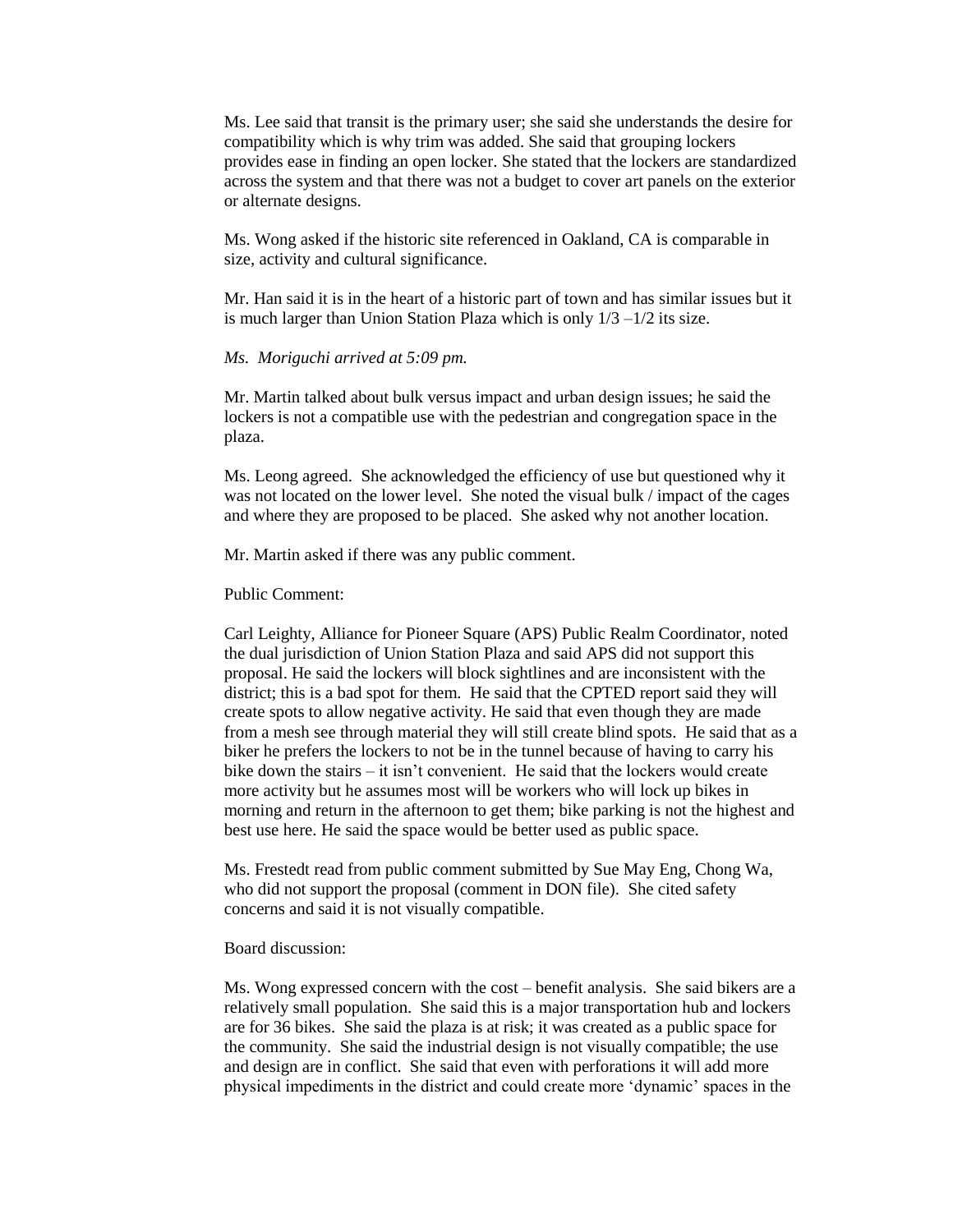district that the community is trying to avoid. She said the potential benefit is for a few and the potential risk is too great.

Mr. Martin said that progress had been made since the first proposal and the trim detailing is an aesthetic improvement but aesthetics are not fully resolved. He said he is glad seating number were not diminished. He noted concern with the mix of large physical objects for specific use – only bike storage; they are not hyper performing. He said they could be used to conceal bad behavior. He said the space is for movement and flow of pedestrians and as a gathering space and the lockers do not enhance that. He noted the industrial character and bulk of the lockers. He said that providing space for cyclists should be encourage and finding a way to make it easy and secure is important just not here in a large open space. He said he wants to see other options: change in form, materiality, size and bulk and to reduce visual impact. He said he wants to prevent the locker from being a concealment object; he said a cluster of two is prominent and close to gathering space. He said the three in the north impede pedestrian flow although it has less impact to social and cultural functions. He said to find ways to better fit into existing space.

Ms. Hsie expressed concern with this location. She said it makes sense to place them at Park and Rides; She said so many alternate modes already exist. She said the design of the lockers does not fit in with the grid. She said it doesn't enhance what is here. She said if the lockers were custom or had an art component or dimension that fit in with the grid then maybe she could support but it doesn't.

Ms. Tran agreed with comments her colleagues made.

Ms. Leong agreed. She said that she sees the use and practicality but that the cost is greater than the benefit; she said that it is a sacrifice to the overall district in design and use. She said to consider different location. She said that while it isn't as efficient downstairs it would inconvenience 36 people versus an entire neighborhood.

Mr. Setijono agreed.

Ms. Frestedt explained that two motions were provided as options and that board could also deny or defer to wait for additional information.

Ms. Hsie clarified that per what was presented all lockers need to be located as shown and asked if alternatives to the design or putting in a different location are not on table?

Ms. Lee said no.

Mr. Han said that he agrees with the industrial look, but that there isn't much that can be changed. Any changes would be pretty minor due to budget constraints.

Action: I move that the International Special Review District Board recommend denial of a Certificate of Approval for site alterations.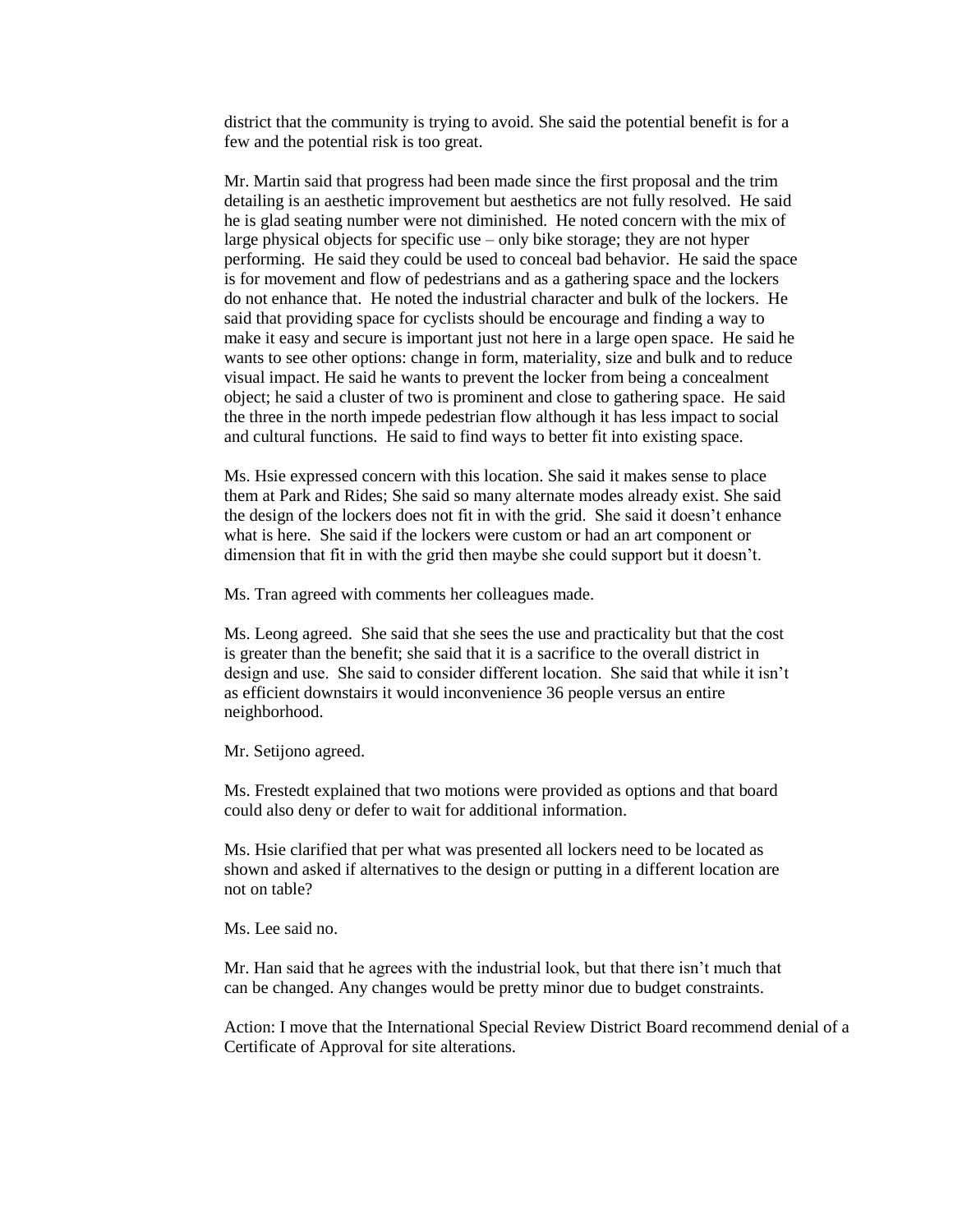The Board directs staff to prepare a written recommendation of denial based on considering the application submittal and Board discussion at the July 12, 2016 public meeting, and forward this written recommendation to the Department of Neighborhoods Director.

#### The proposed site alterations do not meet the following sections of the **International Special Review District Ordinance and** a**pplicable Design Guidelines:**

#### **SMC 23.66.302 – International Special Review District goals and objectives**

**E.** Improving the visual and urban design relationships between existing and future buildings, parking garages, open spaces and public improvements within the International District.

#### **SMC 23.66.310 – Union Station Corridor goals and objectives**

**D. Open Space.** Public open space has been included in development in the area, and if applicable to future development proposals, consideration should be given to the retention and enhancement of a linear open space along Fifth Avenue south of Jackson Street, as an open space resource and major focal point at the end of S. King St.

**H. Pedestrian Environment.** To provide a pedestrian link between the International District retail core and Pioneer Square, a pedestrian connection should be retained south of King Street. Consideration should be given to pedestrian improvements along Jackson Street and along Fifth Avenue between Jackson Street and Airport Way South such as streetscaping, widened sidewalks and benches, to "humanize" what are now vehicularoriented streets.

#### **Secretary of the Interior Standards**

**#9.** New additions, exterior alterations, or related new construction shall not destroy historic materials that characterize the property. The new work shall be differentiated from the old and shall be compatible with the massing, size, scale, and architectural features to protect the historic integrity of the property and its environment.

MM/SC/CL/HS 6:0:1 Motion carried. Ms. Moriguchi abstained.

Ms. Frestedt said the motion is a recommendation to the DON Director and does not preclude Metro from coming back with an alternate proposal.

071216.23 1025 S. King St. – Sierra School *Applicant*: Philip Riedel

> Ms. Frestedt explained the proposed installation of a 4' high wooden, painted fence along the property line on S. King St. The design of the fence has been revised to be compatible with the red screen adjacent to the north side of the building. Exhibits included plans, photographs and sample. This site is located east of I-5, outside of the Asian Design Character District. S. King Street is a designated Green Street.

Ms. Frestedt said the Board recommended approval for installation of a basketball court and related landscaping revisions on June 28, 2016 and deferred action on the fence pending submission design alternatives that contribute to design continuity on the site.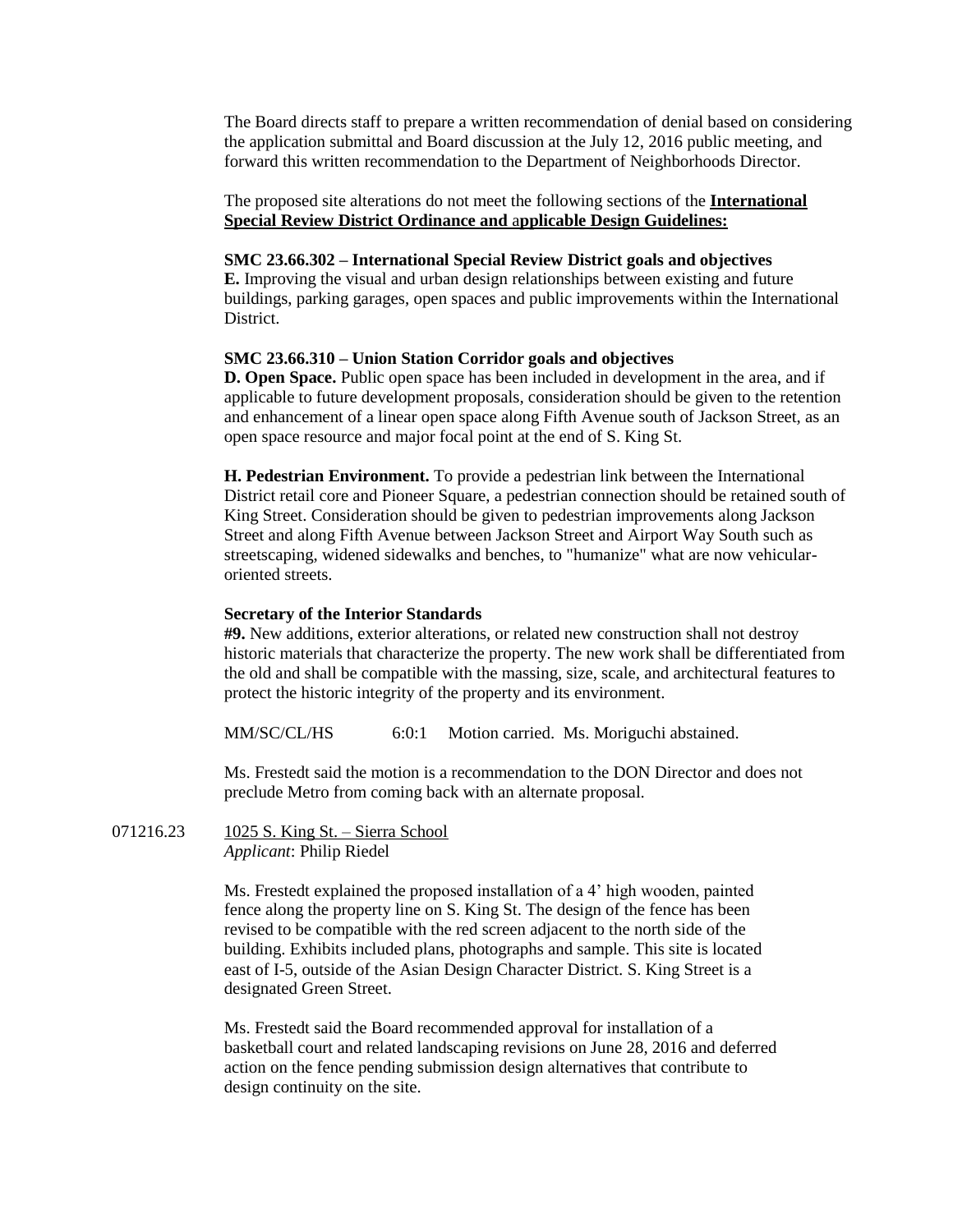Applicant Comment:

Heidi Deaver, NAC Architecture, presented revision to fence design to make it more compatible with what is there. She brought a material and color sample and went through drawing details. She noted the fence will be held back 10' on either side of the driveway and will be placed on the sidewalk side of the planting area. She said the color will match the existing screen.

Mr. Martin said it will be an asset to the neighborhood.

There was no public comment or further discussion from the Board.

Action: I move that the International Special Review District Board recommend approval of a Certificate of Approval for site design at 1025 S. King St.

The Board directs staff to prepare a written recommendation of approval, based on consideration of the application submittal and Board discussion at the July 12, 2016 public meeting, and forward this written recommendation to the Department of Neighborhoods Director.

This action is based on the **following applicable sections of the International Special Review District Ordinance and Design Guidelines:** 

#### **Secretary of Interior's Standard #9 & #10**

MM/SC/VT/MM 7:0:0 Motion carried.

071216.24  $504\,5^{th}$  Ave. S. – Publix *Applicant:* John Bartin, Clark Design Group

*Ms. Moriguchi and Mr. Setijono recused themselves.*

Ms. Frestedt explained the proposal to:

- Reconstruct the historic canopy, including the addition of a proposed wooden soffit to match the new canopy on S. Weller St.
- Replace the existing lobby double entry doors with a single ADA-compliant door and reconfiguration of the vestibule.
- Install an access control box and mosaic tiles in the vestibule.
- Make revisions to landscaping.
- Make revision to materials in the light court roofs and two-level pedestrian walkway. Blue tiles will be replaced with standard roofing materials.

She said that exhibits reviewed included photographs, plans and specifications. The Publix Hotel was constructed in 1927. It is a contributing building located within the Asian Design Character District. A Certificate of Approval for signs, plantings and rooftop amenities was issued in January 2016. A Certificate of Approval for Use and Final Design for rehabilitation of the building was issued in August 26, 2014. It is the staff opinion that the canopy is a character-defining feature of the building. The preferred alternative for the canopy soffit (cedar wood) does not comply with the Secretary of the Interior's Standards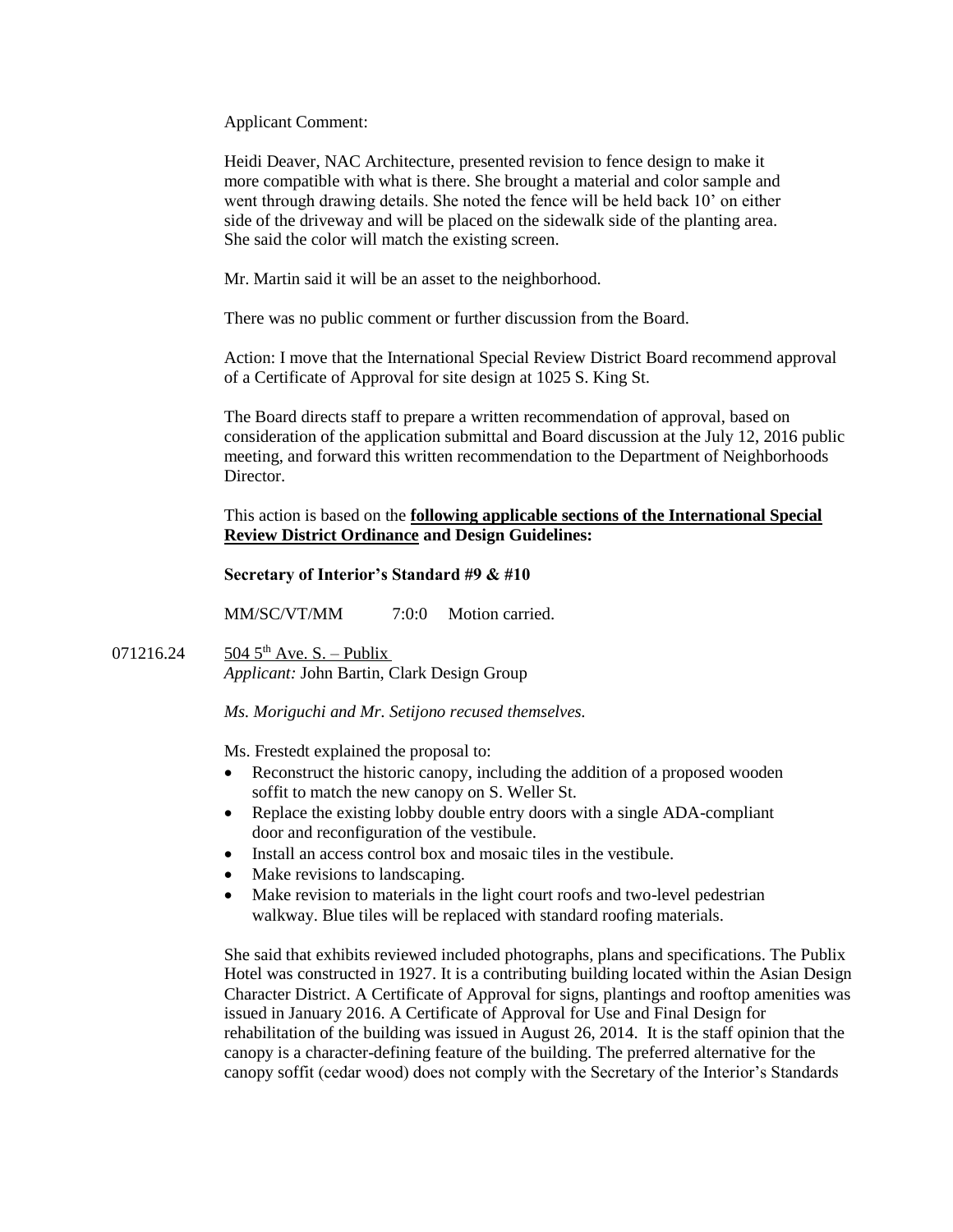#2, #5 and #6. Staff recommends retaining the original design, with a seemed, sheet metal soffit.

#### Applicant Comment:

John Bartin, Clark Design Group, explained the original canopy has deteriorated and needs a complete rebuild. He proposed sheet metal for the façade and a steel frame and said it will be replicated exactly but with the exception of the soffit where they are recommending replacing it with wood to tie in to the canopies on the warehouse building. He said the wood soffit will also conceal the recessed can lights and prevent nesting birds. He said that the Dept. of Archeology and Historic Preservation determined that the wood soffit would provide no obstruction to tax credits. He referred to the construction documents and said the detailing and scrolling – everything – will be the same except for the wood soffit. He said the scrolling will be copper or zinc and will be painted.

Mr. Bartin explained that the double door configuration made it impossible to get adequate hardware to close and lock simultaneously. He said they now propose a manual door that will not need a push panel. He said that Option 1 will remove the double door and fill it in and Option 2 which is preferred will replace sidelight to fit in character of entry; existing sidelights will be used as a template for new. He said the access control panel used to be on the 5th Avenue side on a pilaster; Option 2 will now move it to an inside panel of the vestibule – it will be more secure and away from the right of way. He said that conduit will be exposed. He said they salvaged original brass plates to be reused on door.

Mr. Bartin said that they planned to restore the quarry tile but it is badly damaged so they propose to replace it with a black and white hexagonal tile similar to what is in the lobby now. He said that they had planned for in-grade planters along the east façade but because of a large grate beam they will use above grade planters instead. He said that a tree on Weller will not be planted now because of utility issues. He said that blue tiles that were to have been reused will only be reused on lower two roofs because the other roofs / breezeways are not structurally strong enough to carry the loads. Responding to questions he said that it is possible the unused tile could be used on the interior on public wall spaces.

Ms. Hsie said the grey roofing proposed now will be a downgrade from the blue tile.

Mr. Bartin said it is disappointing to eliminate the blue time, but the courtyard roof can't handle the weight. He said that they went with the gray thinking it will look better than white and noted there is a limited palette to choose from. He said it matches the color palette – it is lighter than the gray on the panels – and noted that it isn't visible from the street.

Ms. Frestedt noted that board purview is for the view from the right of way; the board doesn't typically regulate roofing materials.

Mr. Martin asked about the lettering on the awning.

Mr. Bartin said there are two different font types and they are replicating both fonts consistent with the original.

Ms. Hsie asked if the cedar proposed for the soffit will match the wood on the entry doors.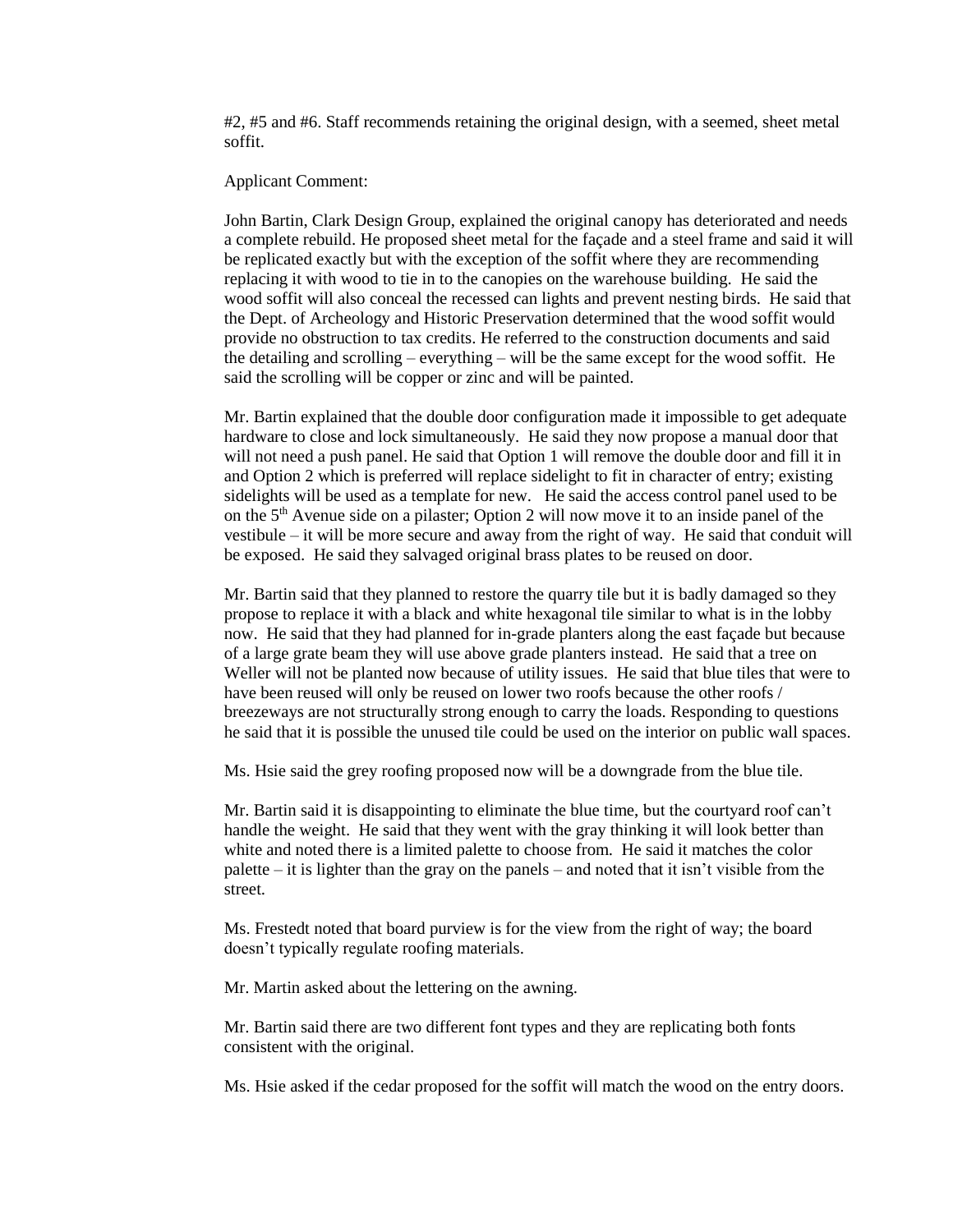Mr. Bartin said it would not but that it will match the soffits on the warehouse building (new construction). He explained that the cedar soffit is proposed to go in the short direction and not long direction.

Mr. Martin asked about the metal soffit.

Mr. Bartin said that it is a combination – sheet steel with scrolling and detail in copper or zinc, all painted black.

Ms. Hsie said the door replacement is a shame and asked if they considered widening the vestibule.

Mr. Bartin said no that it is less destructive to work with the doors than to modify the vestibule. Responding to clarifying questions he said that they considered other materials for the planters but settled on fiberglass for its durability and the ability to match color (dark gray). He said it is not super heavy which allows for better maintenance. He said the planter is very similar to the in-ground planter in the courtyard which is visible to the public.

Ms. Frestedt asked if gravel was considered for the lightwell roof.

Mr. Bartin said structurally it would be too heavy.

Ms. Leong asked what was going to be done with the blue tiles.

Mr. Bartin said they plan to incorporate it on the interior public spaces.

Mr. Martin noted that the roofing will not be visible to pedestrians at the right of way.

Public Comment: There was no public comment.

Board Discussion:

Ms. Hsie said that while she appreciates the intention to provide a continuous streetscape with the wood soffits she said that design and preservation and restoration should be priority. She said this is a great northwest alternative but this building is special and it can be different. She said she prefers the metal soffit alternative.

Discussion ensued and board members agreed they supported what was proposed but wanted discussion about the canopy soffit.

Mr. Martin noted the tension between the importance of creating consistence and preserving historic element. He said there are lots of elements and the canopy is one of the character defining features of the building. He said he leaned toward keeping the canopy the way it is now.

Ms. Hsie cited Secretary of the Interior's Standard #6 which states that original features should be repaired or replaced in-kind. She noted that many historic canopies have light fixtures that extend beyond the soffit.

Mr. Martin asked if the light fixture original design.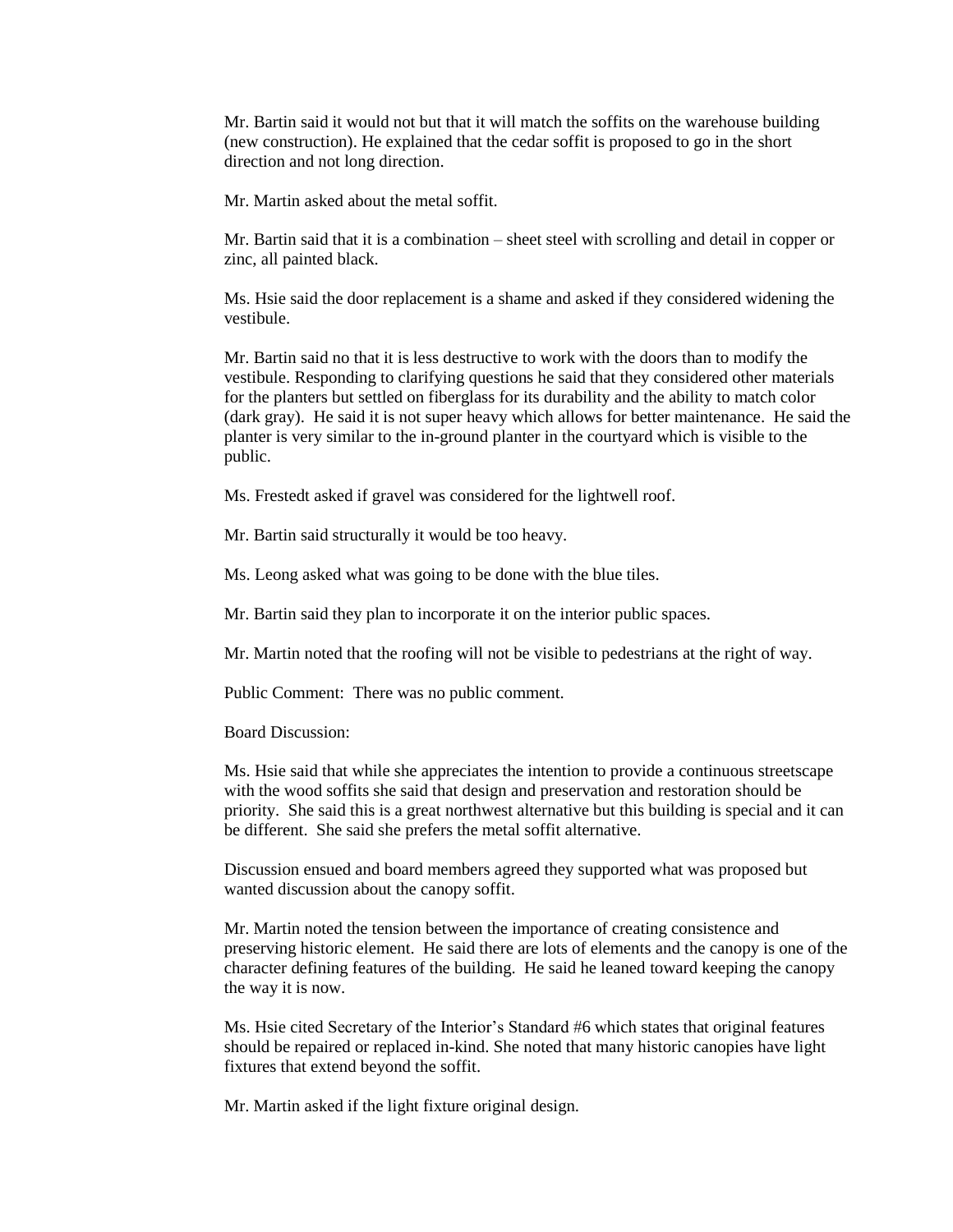Mr. Bartin said that it is and now they are adding two more – all similar.

Ms. Hsie said she prefers Option  $1 -$  the metal soffit is indicative to when it was built. She said they are working hard to preserve it  $-$  it is a special building  $-$  and the soffit should be replaced with metal as it was originally built.

Ms. Tran said it is a character defining feature and should be maintained per SOI.

Ms. Leong and Ms. Wong agreed.

Ms. Hsie said she wants some documentation and material sample for the metal.

Ms. Frestedt said it could come for staff review.

Action: I move that the International Special Review District Board recommend approval of a Certificate of Approval for exterior and site alterations, on the *condition that the underside of the canopy be reconstructed consistent with the original design (seamed, sheet metal soffit) – Option 1 – subject to construction drawings submitted to Staff; public door Option 2.*

The Board directs staff to prepare a written recommendation of approval, based on consideration of the application submittal and Board discussion at the January 12, 2016 public meeting, and forward this written recommendation to the Department of Neighborhoods Director.

This action is based on the **following applicable sections of the International Special Review District Ordinance and District Design Guidelines:** 

**SMC 23.66.030 – Certificates of approval – Application, review and appeals**

**SMC 23.66.336 – Exterior Building Finishes**

**A. General Characteristics**

**B. Asian Design Character District**

## **ISRD Design Guidelines**

**II. Storefront and Building Design Guidelines**

#### **Secretary of the Interior's Standards:**

**#2**. The historic character of a property shall be retained and preserved. The removal of historic materials or alteration of features and spaces that characterize a property shall be avoided.

**#5**. Distinctive features, finishes, and construction techniques or examples of craftsmanship that characterize a historic property shall be preserved.

**#6.** Deteriorated historic features shall be repaired rather than replaced. Where the severity of deterioration requires replacement of a distinctive feature, the new feature shall match the old in design, color, texture, and other visual qualities and, where possible, materials. Replacement of missing features shall be substantiated by documentary, physical, or pictorial evidence.